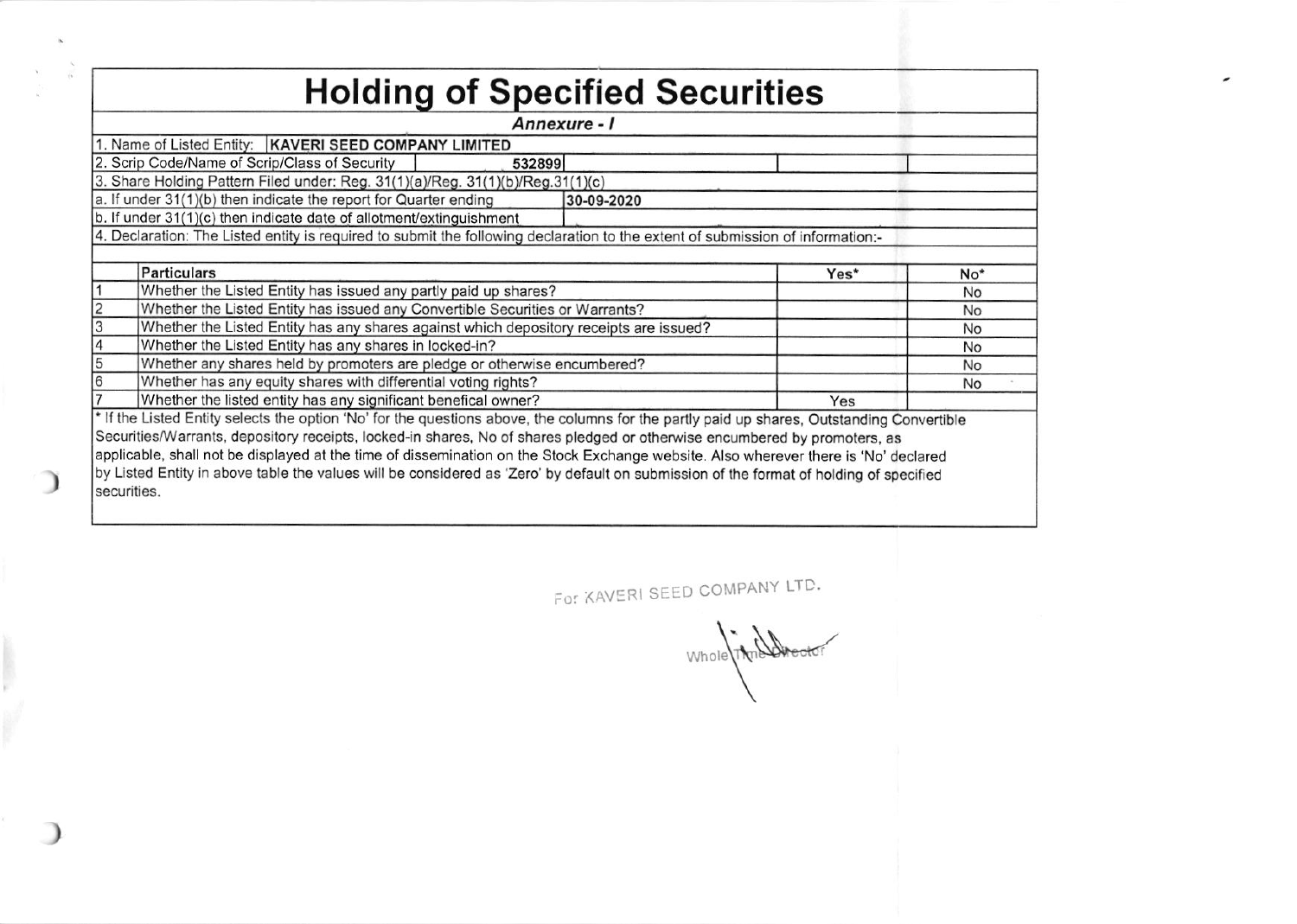|     | Table I - SUMMARY STATEMENT HOLDING OF SPECIFIED SECURITIES |                                                                                       |              |              |              |              |                |                   |                                                              |                                                |                       |           |                         |                  |               |                 |               |                  |                   |
|-----|-------------------------------------------------------------|---------------------------------------------------------------------------------------|--------------|--------------|--------------|--------------|----------------|-------------------|--------------------------------------------------------------|------------------------------------------------|-----------------------|-----------|-------------------------|------------------|---------------|-----------------|---------------|------------------|-------------------|
|     |                                                             |                                                                                       |              |              |              |              |                |                   |                                                              |                                                |                       |           |                         |                  |               |                 |               |                  |                   |
|     | Cat                                                         | Category of                                                                           | No.s         | No. of       |              | No No.       | Total nos.     | <b>Sharehol</b>   | <b>Number of Votting Rights</b>                              |                                                |                       |           |                         | <b>Sharehol</b>  | <b>Number</b> |                 |               | <b>Number of</b> | <b>Number</b>     |
|     | е                                                           | shareholder                                                                           | of           | fully        | $\cdot$ s    | of           | shares         | ding              |                                                              |                                                | held in each class of |           | of                      | ding,            |               | of              | <b>Shares</b> | of               |                   |
|     | gor                                                         | (II)                                                                                  | <b>Share</b> | paid up      | of           | sha          | held           | as a % of         |                                                              |                                                | securities            |           | Share                   | as a %           |               | Locked          | pledged or    |                  | equity            |
|     | у                                                           |                                                                                       | holder       | equity       | Pa           | res          | $(VII)$ =      | total             |                                                              |                                                | (IX)                  |           | s                       | assuming         |               | in              | otherwise     |                  | shares            |
|     | (1)                                                         |                                                                                       | S            | <b>Share</b> | rtl          | lund         | $(IV)+(V)+(V)$ | no. of            |                                                              |                                                |                       |           | Unde                    | full             |               | shares          | encumbered    |                  | held              |
|     |                                                             |                                                                                       | (III)        | held         | у            | erly         | VI)            | shares            |                                                              |                                                |                       |           |                         | rlying conversio | (XII)         |                 | (XIII)        |                  | in                |
|     |                                                             |                                                                                       |              | (IV)         | pa           | ing          |                | <i>(calculate</i> |                                                              | No of Votina<br>Total<br><b>Rights</b><br>as a |                       | Outst     | n                       |                  |               |                 |               | demateri         |                   |
|     |                                                             |                                                                                       |              |              | id-          | Dep          |                | d as per          |                                                              |                                                |                       | ating     | of                      |                  |               |                 | alized        |                  |                   |
|     |                                                             |                                                                                       |              |              | $\mu$        | osit         |                | <b>SCRR.19</b>    | $%$ of<br>$(A+B+C)$                                          |                                                | conv                  | convertib |                         |                  |               |                 | form          |                  |                   |
|     |                                                             |                                                                                       |              |              | eq           | ory          |                | 57)               |                                                              |                                                | ertibl                | le        | No.                     | As a             | No.           | As a $%$        | (XIV)         |                  |                   |
|     |                                                             |                                                                                       |              |              |              | uit Rec      |                | (VIII)            |                                                              |                                                |                       |           | e                       | securities       | (a)           | $%$ of<br>total | (a)           | of<br>total      |                   |
|     |                                                             |                                                                                       |              |              | у            | eipt         |                | As a % of         | Class<br>Cla<br>Total<br>Equity<br>ss<br>Oth<br>$\mathbf{x}$ |                                                |                       | secur     | $\frac{1}{2}$ as a $\%$ |                  | shar          |                 | shares        |                  |                   |
|     |                                                             |                                                                                       |              |              | Sh           | s            |                | $(A+B+C2)$        |                                                              |                                                |                       | ities     | of diluted              |                  | es            |                 | held          |                  |                   |
|     |                                                             |                                                                                       |              |              | ar           | (VI)         |                |                   |                                                              | ers                                            |                       |           | (inclu                  | share            |               | held            |               | (b)              |                   |
|     |                                                             |                                                                                       |              |              | е            |              |                |                   |                                                              | y                                              |                       |           | ding                    | capital)         |               | (b)             |               |                  |                   |
|     |                                                             |                                                                                       |              |              | he           |              |                |                   |                                                              |                                                |                       |           | Warr                    | $(XI) = (VII) +$ |               |                 |               |                  |                   |
|     |                                                             |                                                                                       |              |              | Id           |              |                |                   |                                                              |                                                |                       |           | ants)                   | (X)              |               |                 |               |                  |                   |
|     |                                                             |                                                                                       |              |              | ( V)         |              |                |                   |                                                              |                                                |                       |           | (X)                     | As a % of        |               |                 |               |                  |                   |
|     |                                                             |                                                                                       |              |              |              |              |                |                   |                                                              |                                                |                       |           |                         | $(A+B+C2)$       |               |                 |               |                  |                   |
|     |                                                             |                                                                                       |              |              |              |              |                |                   |                                                              |                                                |                       |           |                         |                  |               |                 |               |                  |                   |
|     |                                                             |                                                                                       |              |              |              |              |                |                   |                                                              |                                                |                       |           |                         |                  |               |                 |               |                  |                   |
| (A) |                                                             | Promoter & Promoter Group                                                             | 6            | 33497143     | $\mathbf{0}$ | $\mathbf{0}$ | 33497143       |                   | 55.52 33497143                                               | $\mathbf{0}$                                   | 33497143              | 55.52     | $\Omega$                | 55.52            | $\mathbf{0}$  | $\mathbf{0}$    |               |                  | 0 0.0000 33497143 |
|     |                                                             |                                                                                       |              |              |              |              |                |                   |                                                              |                                                |                       |           |                         |                  |               |                 |               |                  |                   |
| (B) |                                                             | Public                                                                                | 42850        | 25952499     | $\mathbf{0}$ | 0            | 25952499       |                   | 43.02 25952499                                               | 0                                              | 25952499              | 43.02     | $\mathbf{0}$            | 44.48            | $\mathbf 0$   | $\mathbf 0$     | 0             |                  | 0 25952478        |
|     | (C)                                                         | Non Promoter-Non Public                                                               |              | 879491       | $\mathbf{0}$ | $\mathbf{0}$ | 879491         | $\Omega$          | 879491                                                       | $\mathbf{0}$                                   | 879491                | 0.000     | $\mathbf{0}$            | 0.000            | 0             | $\mathbf 0$     | <b>NA</b>     | <b>NA</b>        | 879491            |
|     |                                                             | (C1) Shares underlying DRs                                                            | $\mathbf{0}$ | 0            | $\mathbf{0}$ | $\Omega$     | 0              |                   | $\mathbf{0}$                                                 | $\mathbf 0$                                    | $\Omega$              | 0.000     | $\Omega$                | 0.000            | $\mathbf 0$   | $\mathbf 0$     | <b>NA</b>     | <b>NA</b>        | $\Omega$          |
|     |                                                             | (C2) Shares held by Employee Trusts                                                   |              | 879491       | $\mathbf{0}$ | 0            | 879491         | $\Omega$          | 879491                                                       | $\mathbf{0}$                                   | 879491                | 0.000     | $\Omega$                | 0.000            | $\mathbf{0}$  | $\mathbf 0$     | <b>NA</b>     | <b>NA</b>        | 879491            |
|     |                                                             | Total<br>42857<br>60329133<br>$\mathbf{0}$<br>60329133<br>$\bf{0}$<br>98.542 60329133 |              |              |              |              |                |                   | 0                                                            | 60329133                                       | 100.000               | 0         | 100,000                 | 0                | 0             |                 |               | 60329112         |                   |

 $\mathbf{I}$ 

 $\Delta$ 

For KAVERI SEEo coMPANY LTD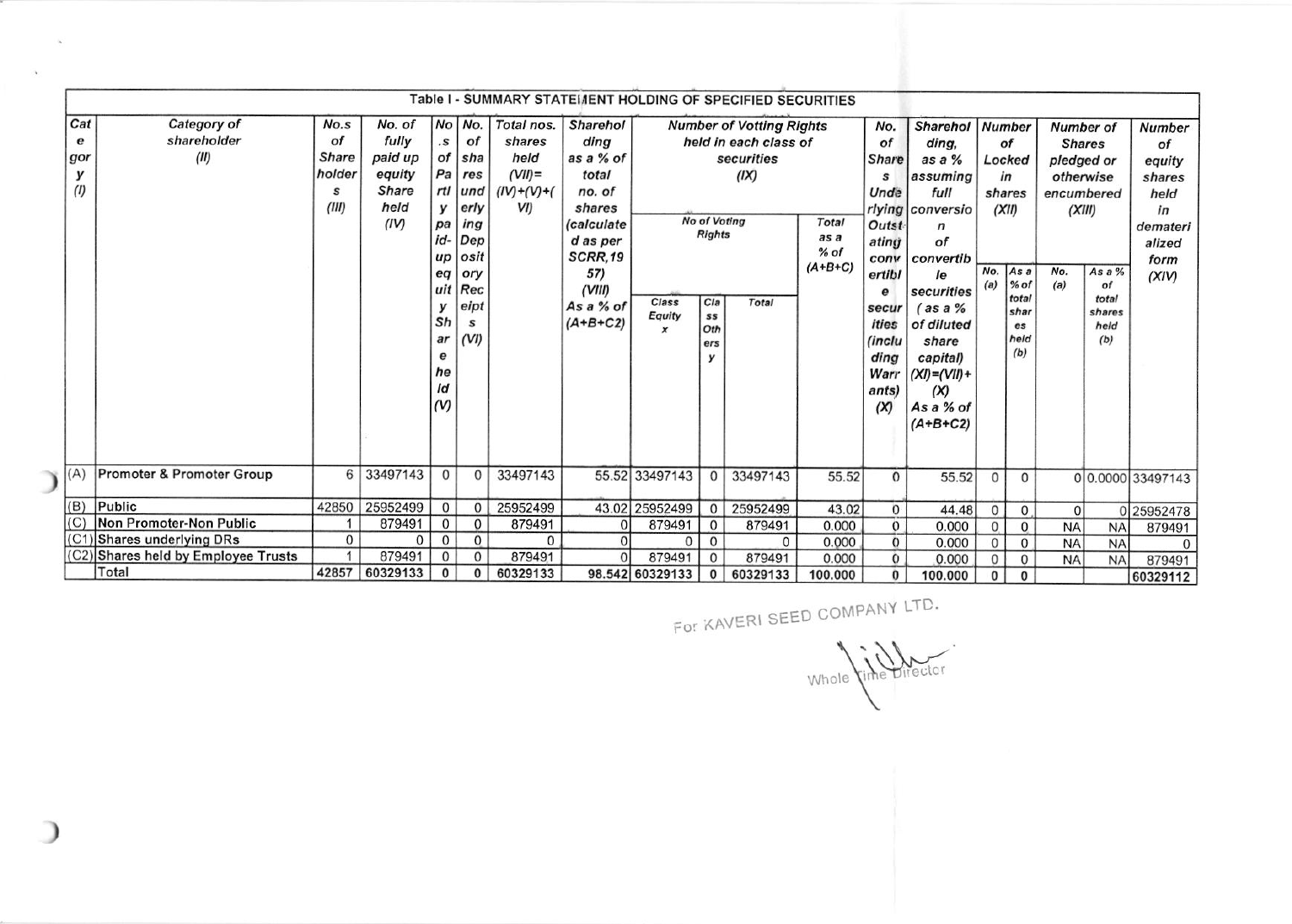|   | Table II - STATEMENT SHOWING SHAREHOLDING PATTERN OF THE PROMOTER AND PROMOTER GROUP |             |                                        |                                                                      |                                                                             |                                                                                                            |                                                                             |                                                                                            |                                     |                                                               |                                                                                        |                                           |                                                                                                                                                                      |                                                                                                                                                                                                                       |                |                                                                                                                           |                |                                                                                                                                                   |                                                                                              |
|---|--------------------------------------------------------------------------------------|-------------|----------------------------------------|----------------------------------------------------------------------|-----------------------------------------------------------------------------|------------------------------------------------------------------------------------------------------------|-----------------------------------------------------------------------------|--------------------------------------------------------------------------------------------|-------------------------------------|---------------------------------------------------------------|----------------------------------------------------------------------------------------|-------------------------------------------|----------------------------------------------------------------------------------------------------------------------------------------------------------------------|-----------------------------------------------------------------------------------------------------------------------------------------------------------------------------------------------------------------------|----------------|---------------------------------------------------------------------------------------------------------------------------|----------------|---------------------------------------------------------------------------------------------------------------------------------------------------|----------------------------------------------------------------------------------------------|
|   | Category & Name of<br>the<br>shareholders<br>$\langle l \rangle$                     | PAN<br>(II) | No of<br>Share<br>holde<br>rs<br>(III) | No of<br>fully<br>paid up<br>equity<br><b>Shares</b><br>held<br>(IV) | Partl<br>у<br>paid-<br>$\mu$<br>equi<br>ty<br>Shar<br>e<br>held<br>$\omega$ | No.<br>of<br>shar<br>es<br>unde<br>rlyin<br>$\boldsymbol{g}$<br>Dep<br>osito<br>ry<br>Rece<br>ipts<br>(VI) | Total nos. Sharehol<br>shares<br>held<br>$(VII)$ =<br>$(IV)+(V)+(V)$<br>VI) | ding<br>%<br>calculate<br>d as per<br>SCRR,19<br>57<br>As a %<br>of<br>$(A+B+C2$<br>(VIII) | Class<br>Equity<br>$\boldsymbol{x}$ | No of Voting<br><b>Rights</b><br>Clas<br>s<br>Othe<br>rs<br>y | <b>Number of Voting Rights</b><br>held in each class of<br>securities<br>(IX)<br>Total | <b>Total</b><br>as a<br>% of<br>$(A+B+C)$ | No.<br>of<br><b>Shar</b><br>es<br>Und<br>erlyi<br>ng<br>Outs<br>tatin<br>g<br>con<br>verti<br>ble<br>secu<br>ritie<br>s<br>(incl<br>udin<br>g<br>Warr<br>ants<br>(X) | <b>Sharehol</b><br>ding,<br>as a %<br>assuming<br>full<br>conversio<br>n<br>of<br>convertibl<br>е<br>securities<br>$($ as a $%$<br>of diluted<br>share<br>capital)<br>$(XI)=(VII)+$<br>(x)<br>As a % of<br>$(A+B+C2)$ | No.<br>(a)     | <b>Number</b><br>of<br>Locked<br>in<br>shares<br>(XII)<br>As a<br>$%$ of<br>total<br>share<br>$\mathbf{s}$<br>held<br>(b) | No.<br>(a)     | <b>Number</b><br>of<br><b>Shares</b><br>pledged<br>or<br>otherwise<br>encumber<br>ed<br>(XIII)<br>As a<br>% of<br>total<br>share<br>s held<br>(b) | <b>Number</b><br>of<br>equity<br>shares<br>held<br>in<br>demateri<br>alized<br>form<br>(XIV) |
| 1 | Indian                                                                               |             |                                        |                                                                      |                                                                             |                                                                                                            |                                                                             |                                                                                            |                                     |                                                               |                                                                                        |                                           |                                                                                                                                                                      |                                                                                                                                                                                                                       |                |                                                                                                                           |                |                                                                                                                                                   |                                                                                              |
|   | (a) Individuals/Hindu undivided Family                                               |             |                                        |                                                                      |                                                                             |                                                                                                            |                                                                             |                                                                                            |                                     |                                                               |                                                                                        |                                           |                                                                                                                                                                      |                                                                                                                                                                                                                       |                |                                                                                                                           |                |                                                                                                                                                   |                                                                                              |
|   | <b>VENKATA BHASKAR</b><br>RAO GUNDAVARAM<br>(HUF)                                    | AAAHG6481R  |                                        | 9985649                                                              | $\Omega$                                                                    | $\Omega$                                                                                                   | 9985649                                                                     | 16.5520                                                                                    | 9985649                             | O                                                             | 9985649                                                                                | 16.5520                                   | $\Omega$                                                                                                                                                             | 16.5520                                                                                                                                                                                                               | $\Omega$       | 0.00                                                                                                                      | $\Omega$       | 0.00                                                                                                                                              | 9985649                                                                                      |
|   | GUNDAVARAM<br>VENKATA BHASKAR<br>RAO                                                 | AARPG8379F  |                                        | 5358530                                                              | $\Omega$                                                                    | $\Omega$                                                                                                   | 5358530                                                                     | 8.8822                                                                                     | 5358530                             | $\Omega$                                                      | 5358530                                                                                | 8.8822                                    | 0                                                                                                                                                                    | 8.8822                                                                                                                                                                                                                |                | 0 0.00                                                                                                                    | $\overline{0}$ | 0.00                                                                                                                                              | 5358530                                                                                      |
|   | PAVAN GUNDAVARAM                                                                     | ABTPG8553E  | 1                                      | 2228876                                                              | $\overline{0}$                                                              | $\Omega$                                                                                                   | 2228876                                                                     | 3.6945                                                                                     | 2228876                             | $\Omega$                                                      | 2228876                                                                                | 3.6945                                    | 0                                                                                                                                                                    | 3.6945                                                                                                                                                                                                                | <sub>0</sub>   | 0.00                                                                                                                      | $\overline{0}$ | 0.00                                                                                                                                              | 2228876                                                                                      |
|   | <b>VAMSHEEDHAR</b><br><b>CHENNAMANENI</b>                                            | ADVPC1241M  | 1                                      | 976587                                                               | $\Omega$                                                                    | $\Omega$                                                                                                   | 976587                                                                      | 1.6188                                                                                     | 976587                              | $\Omega$                                                      | 976587                                                                                 | 1.6188                                    | $\Omega$                                                                                                                                                             | 1.6188                                                                                                                                                                                                                | 0l             | 0.00                                                                                                                      | $\Omega$       | 0.00                                                                                                                                              | 976587                                                                                       |
|   | MITHUN CHAND<br><b>CHENNAMANENI</b>                                                  | AFRPC8969E  | $\mathbf{1}$                           | 857344                                                               | $\Omega$                                                                    | $\Omega$                                                                                                   | 857344                                                                      | 1.4211                                                                                     | 857344                              | $\Omega$                                                      | 857344                                                                                 | 1.4211                                    | $\Omega$                                                                                                                                                             | 1.4211                                                                                                                                                                                                                | $\overline{0}$ | 0.00                                                                                                                      | $\Omega$       | 0.00                                                                                                                                              | 857344                                                                                       |
|   | <b>VANAJA DEVI</b><br><b>GUNDAVARAM</b>                                              | AHBPG5812G  | 1                                      | 14090157                                                             | $\Omega$                                                                    | $\Omega$                                                                                                   | 14090157                                                                    | 23.3555                                                                                    | 14090157                            | $\Omega$                                                      | 14090157                                                                               | 23.3555                                   | 0                                                                                                                                                                    | 23.3555                                                                                                                                                                                                               | $\Omega$       | 0.00                                                                                                                      | $\Omega$       | 0.00                                                                                                                                              | 14090157                                                                                     |
|   | Total                                                                                |             | 6                                      | 33497143                                                             | $\overline{0}$                                                              | 0 <sup>1</sup>                                                                                             | 33497143                                                                    |                                                                                            | 55.5240 33497143                    |                                                               | 0 33497143 55.5240                                                                     |                                           | $\Omega$                                                                                                                                                             | 55.5240                                                                                                                                                                                                               |                | 0   0.00                                                                                                                  | 0              |                                                                                                                                                   | 0.00 33497143                                                                                |

D

For KAVERI SEED COMPANY LTD.

Whole **Vine Director**